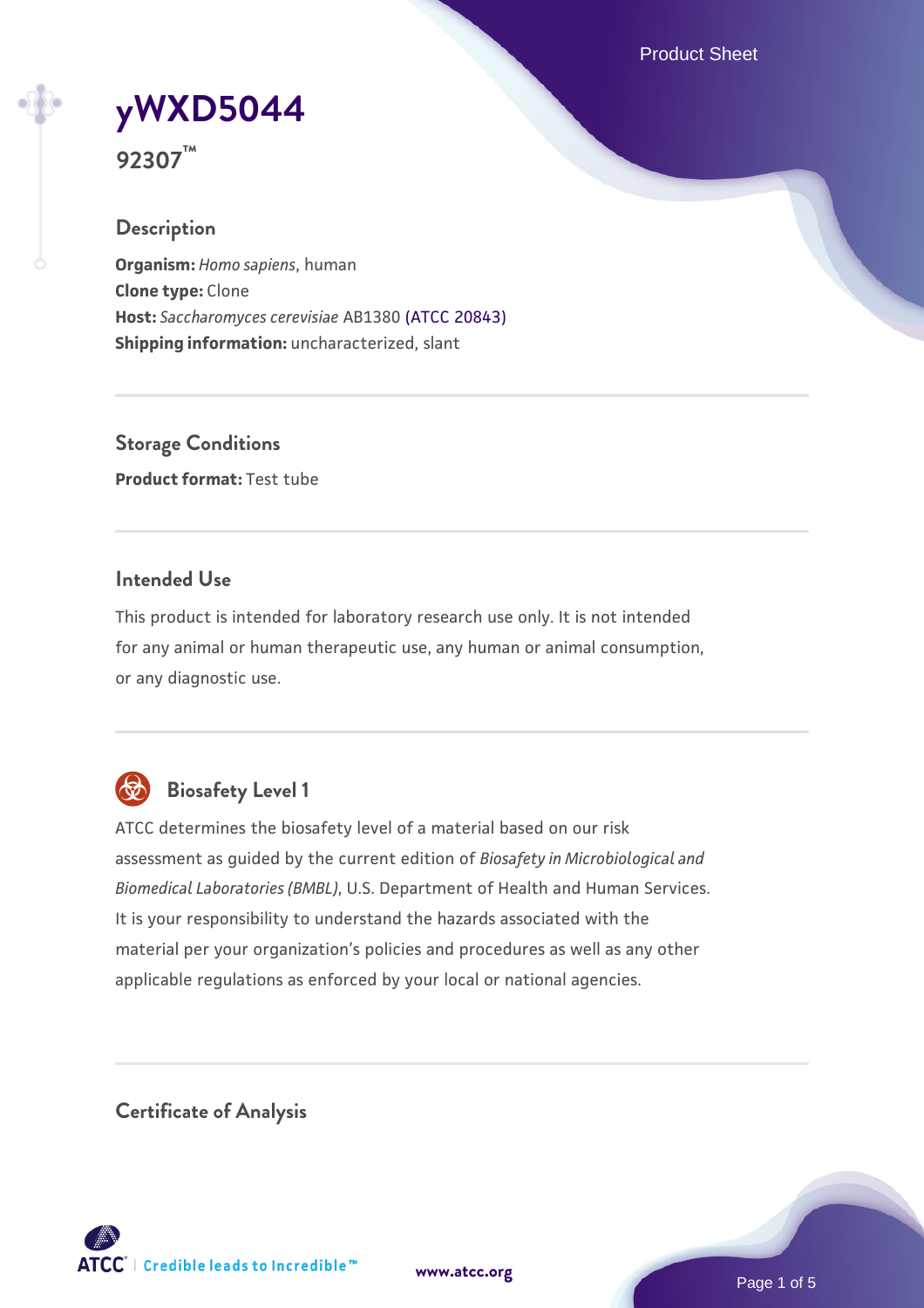### **[yWXD5044](https://www.atcc.org/products/92307)** Product Sheet **92307**

For batch-specific test results, refer to the applicable certificate of analysis that can be found at www.atcc.org.

### **Insert Information**

**Type of DNA:** genomic **Genome:** Homo sapiens **Chromosome:** X X pter-q27.3 **Gene name:** DNA Segment, single copy **Gene product:** DNA Segment, single copy [DXS4006] **Gene symbol:** DXS4006 **Contains complete coding sequence:** Unknown **Insert end:** EcoRI

### **Vector Information**

**Intact vector size:** 11.454 **Vector name:** pYAC4 **Type of vector:** YAC **Host range:** *Saccharomyces cerevisiae*; *Escherichia coli* **Vector information:** other: telomere, 3548-4235 other: telomere, 6012-6699 Cross references: DNA Seq. Acc.: U01086 **Cloning sites:** EcoRI **Markers:** SUP4; HIS3; ampR; URA3; TRP1 **Replicon:** pMB1, 7186-7186; ARS1, 9632-10376

## **Growth Conditions**

**Medium:**  [ATCC Medium 1245: YEPD](https://www.atcc.org/-/media/product-assets/documents/microbial-media-formulations/1/2/4/5/atcc-medium-1245.pdf?rev=705ca55d1b6f490a808a965d5c072196)



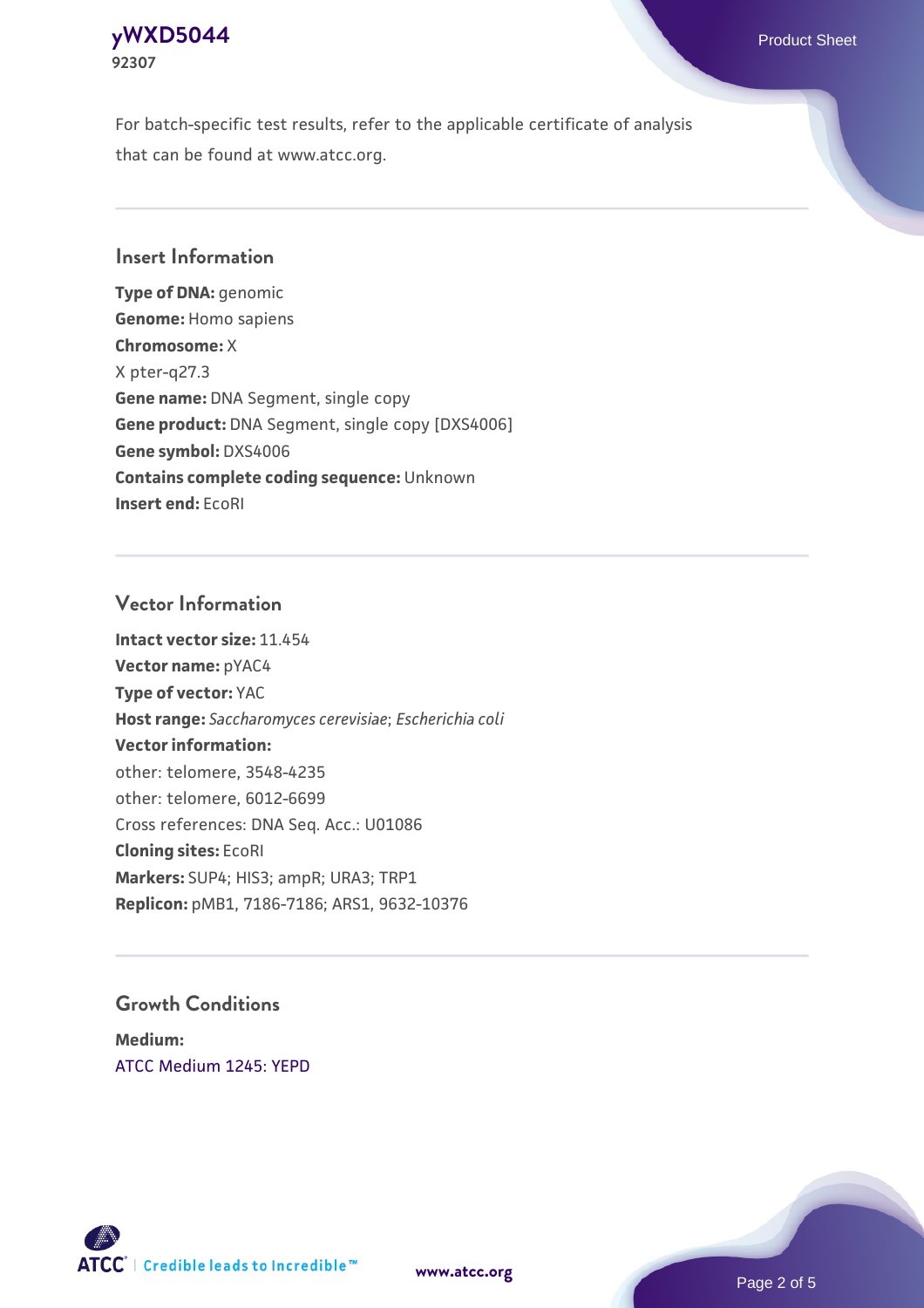#### **[yWXD5044](https://www.atcc.org/products/92307)** Product Sheet **92307**

#### **Temperature:** 30°C

#### **Notes**

More information may be available from ATCC (http://www.atcc.org or 703- 365-2620).

### **Material Citation**

If use of this material results in a scientific publication, please cite the material in the following manner: yWXD5044 (ATCC 92307)

### **References**

References and other information relating to this material are available at www.atcc.org.

#### **Warranty**

The product is provided 'AS IS' and the viability of ATCC® products is warranted for 30 days from the date of shipment, provided that the customer has stored and handled the product according to the information included on the product information sheet, website, and Certificate of Analysis. For living cultures, ATCC lists the media formulation and reagents that have been found to be effective for the product. While other unspecified media and reagents may also produce satisfactory results, a change in the ATCC and/or depositor-recommended protocols may affect the recovery, growth, and/or function of the product. If an alternative medium formulation or reagent is used, the ATCC warranty for viability is no longer valid. Except as expressly set forth herein, no other warranties of any kind are



**[www.atcc.org](http://www.atcc.org)**

Page 3 of 5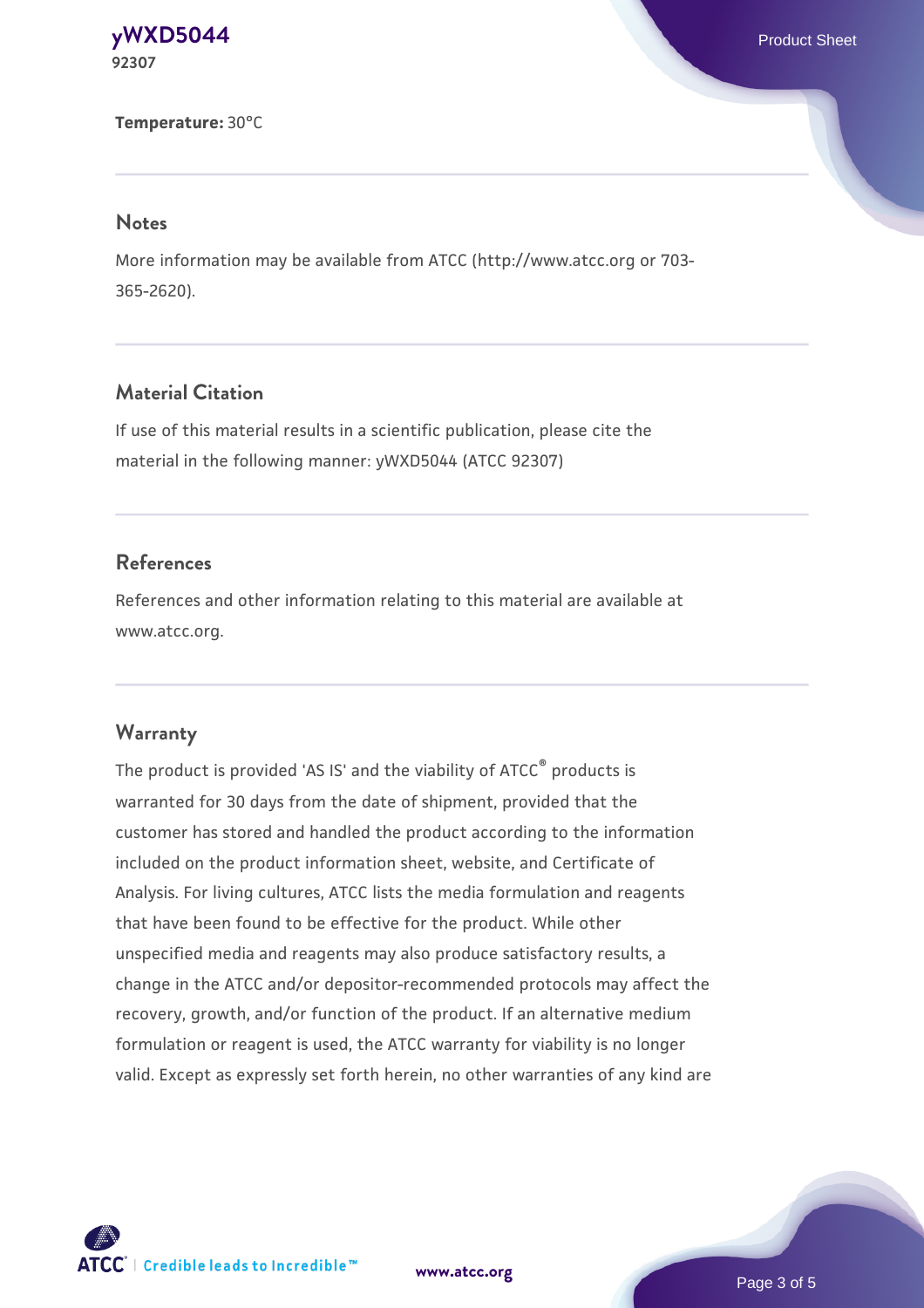

provided, express or implied, including, but not limited to, any implied warranties of merchantability, fitness for a particular purpose, manufacture according to cGMP standards, typicality, safety, accuracy, and/or noninfringement.

### **Disclaimers**

This product is intended for laboratory research use only. It is not intended for any animal or human therapeutic use, any human or animal consumption, or any diagnostic use. Any proposed commercial use is prohibited without a license from ATCC.

While ATCC uses reasonable efforts to include accurate and up-to-date information on this product sheet, ATCC makes no warranties or representations as to its accuracy. Citations from scientific literature and patents are provided for informational purposes only. ATCC does not warrant that such information has been confirmed to be accurate or complete and the customer bears the sole responsibility of confirming the accuracy and completeness of any such information.

This product is sent on the condition that the customer is responsible for and assumes all risk and responsibility in connection with the receipt, handling, storage, disposal, and use of the ATCC product including without limitation taking all appropriate safety and handling precautions to minimize health or environmental risk. As a condition of receiving the material, the customer agrees that any activity undertaken with the ATCC product and any progeny or modifications will be conducted in compliance with all applicable laws, regulations, and guidelines. This product is provided 'AS IS' with no representations or warranties whatsoever except as expressly set forth herein and in no event shall ATCC, its parents, subsidiaries, directors, officers, agents, employees, assigns, successors, and affiliates be liable for indirect, special, incidental, or consequential damages of any kind in connection with or arising out of the customer's use of the product. While reasonable effort is made to ensure authenticity and reliability of materials on deposit, ATCC is not liable for damages arising from the misidentification or misrepresentation of such materials.



**[www.atcc.org](http://www.atcc.org)**

Page 4 of 5